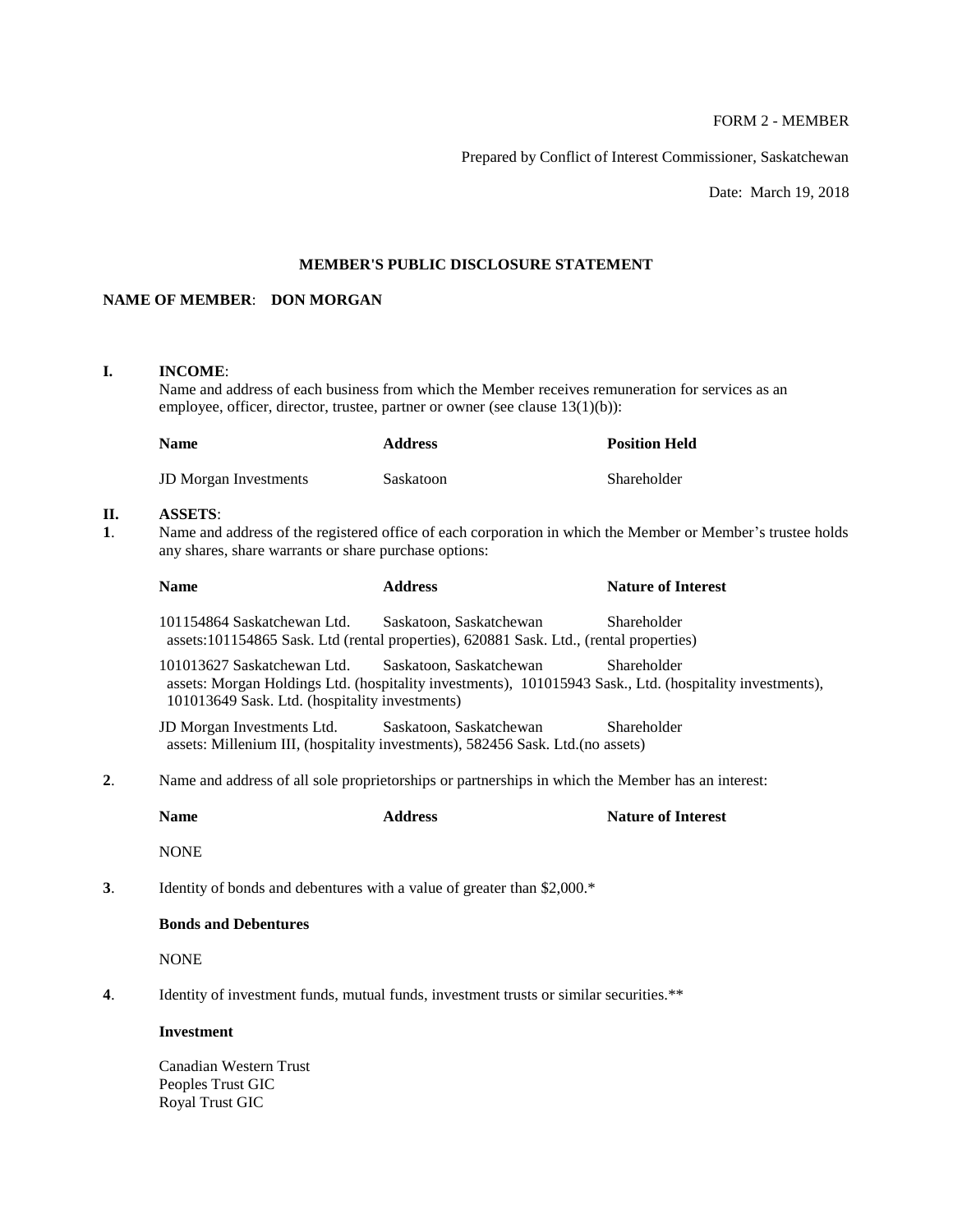Identity of investment funds, mutual funds, investment trusts or similar securities.\*\*(continued)

#### **Investment**

Franklin Bissett Cdn Equity Fd RBC US Index Currency Neutral Fund RBC Canadian Dividend Fund Trimark U.S. Companies Fund Canadian Imperial Bank of Commerce Telus Corporation TransCanada Corporation Toronto Dominion Bank RBC Investment Savings RBC U.S. Investment Savings RBC PP Cdn Life Insrnc Grwth RBC PPN Cdn Banks Plus

**5**. Municipal address or legal description of any real property, inside or outside Saskatchewan, that the Member has any interest in or title or right to:

| <b>Address or Legal Description</b> | <b>Nature of Interest</b> |
|-------------------------------------|---------------------------|
| Personal Residence                  | Joint Owner               |
| Personal Residence                  | Joint Owner               |

#### **III. GOVERNMENT CONTRACTS**

Identity and extent of the Member's participation in any Government contract as defined in Section 15 of *The Members' Conflict of Interest Act*:

**Description of Contract Nature of Interest** 

NONE

# **IV. GIFTS AND BENEFITS**:

Identity and the extent of any gift or personal benefit received by the Member and mentioned in a disclosure statement filed pursuant to subsection 7(3) of *The Members' Conflict of Interest Act*:

| <b>Identity</b>                                                                          | <b>Extent</b> |
|------------------------------------------------------------------------------------------|---------------|
| Rajeev Chadha: bottle of Broken Bridge wine, shoe brush, rubber<br>bracelet, prayer book | \$22          |
| Diocese of Qu'Appelle SYNOD: book "Living in Faith: Truth and<br>Reconciliation"         | \$10          |
| <b>ARPA Canada: Thinline Bible</b>                                                       | \$50          |
| MacDermid LaMarsh – Randy Klein: food basket                                             | \$80          |
| Millennium III: snack and candy basket                                                   | \$80          |
| Arbutus: cheese, meat, cracker basket, Fontanafredda Barolo wine<br>and two wine glasses | \$150         |
| Darrel Soroka: small box of chocolates                                                   | \$10          |
| Chintan Patel: tin of chocolate truffles                                                 | \$20          |
| City of Regina: parking permit                                                           | \$100         |
|                                                                                          |               |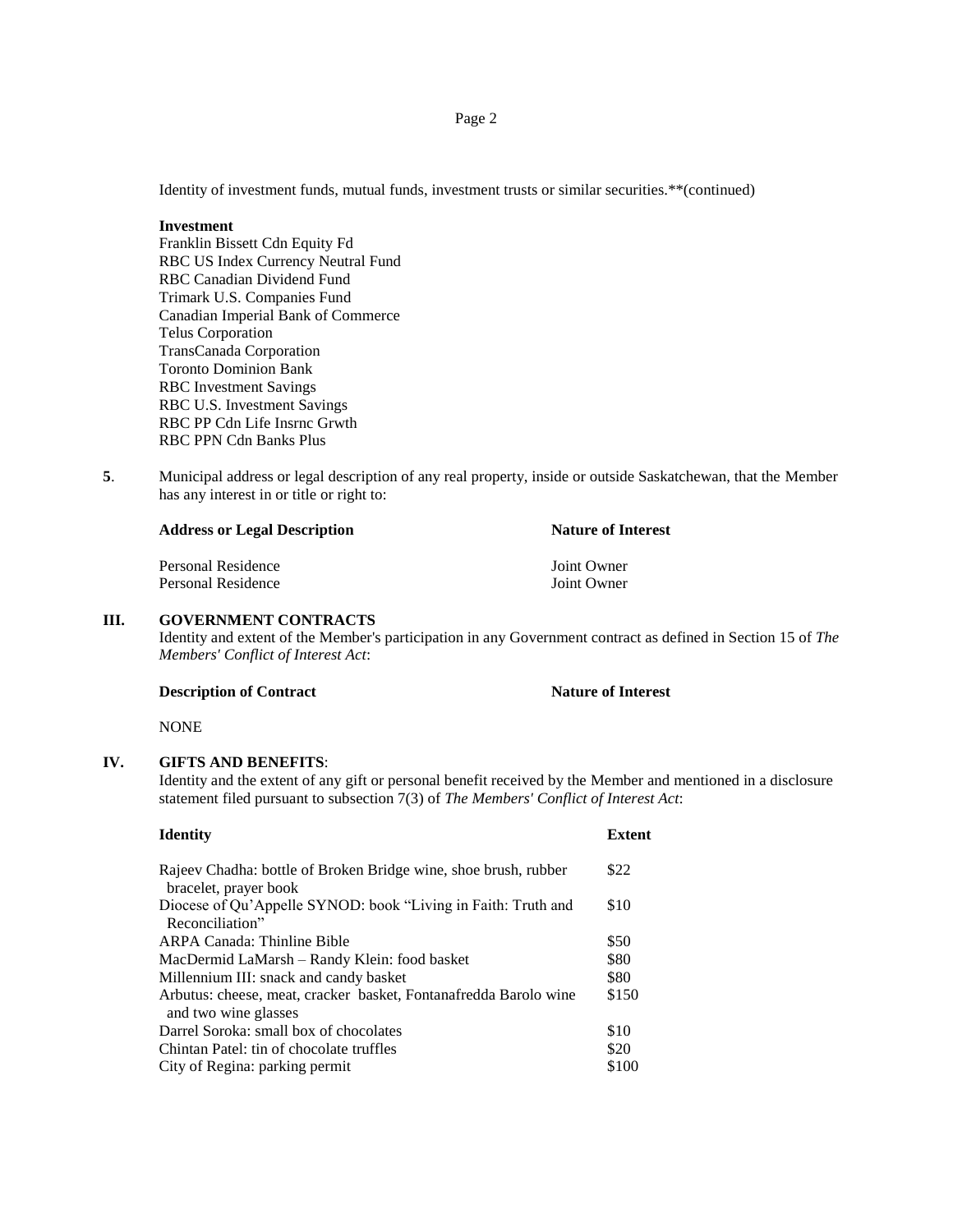# **V. OTHER**

**1**. The identity of any grant or subsidy from the Crown that was received by the Member or any other business listed in paragraph  $II(1)$ \*\*\*.

#### **Identity Extent**

# NONE

**2**. Name and address of each corporation, organization or association of which the Member is an officer or director:

| <b>Name</b>                 | <b>Address</b>          | <b>Position</b> |
|-----------------------------|-------------------------|-----------------|
| Morgan Holdings Ltd.        | Saskatoon, Saskatchewan | Director        |
| JD Morgan Investments Ltd.  | Saskatoon, Saskatchewan | Director        |
| 620881 Saskatchewan Ltd.    | Saskatoon, Saskatchewan | Director        |
| 101013627 Saskatchewan Ltd. | Saskatoon, Saskatchewan | Director        |
| 101154865 Saskatchewan Ltd. | Saskatoon, Saskatchewan | Director        |
| 101154864 Saskatchewan Ltd. | Saskatoon, Saskatchewan | Director        |

**3**. Name and address of each organization or association in which the Member holds a Membership:

| Name                                                     | <b>Address</b>                                            | <b>Status of Membership</b> |
|----------------------------------------------------------|-----------------------------------------------------------|-----------------------------|
| Saskatchewan Party                                       | 6135 Rochdale Boulevard,<br>Regina, Saskatchewan, S4X 2R1 | Member                      |
| Conservative Party of<br>Canada                          | Ottawa, Ontario                                           | Member                      |
| Monarch League of<br>Canada                              | Ottawa, Ontario                                           | Member                      |
| German Concordia Club                                    | Saskatoon, Saskatchewan                                   | Member                      |
| <b>North Saskatoon Business</b><br>Association           | Saskatoon, Saskatchewan                                   | Member                      |
| Saskatoon Chamber of<br>Commerce                         | Saskatoon, Saskatchewan                                   | Member                      |
| CARP – Canadian Association of<br><b>Retired Persons</b> | Toronto, Ontario                                          | Member                      |
| Law Society of Saskatchewan                              | Regina, Saskatchewan                                      | Member                      |
| Canadian Bar Association                                 | Saskatoon, Saskatchewan                                   | Member                      |
| Western Development Museum                               | Saskatoon, Saskatchewan                                   | Member                      |
| <b>Affinity Credit Union</b>                             | Saskatoon, Saskatchewan                                   | Member                      |
| Commonwealth Parliamentary                               | 239 – 2405 Legislative Drive,                             | Member                      |
| Association                                              | Regina, Saskatchewan                                      |                             |

**4**. Other information as directed by the Commissioner pursuant to clause 13(1)(1):

NONE

<sup>\*</sup> Clause 13(1)(f) of *The Members' Conflict of Interest Act* does not require public disclosure of Treasury Bills or bonds issued by the Government of Canada, the government of any province or territory of Canada or any municipal government in Canada.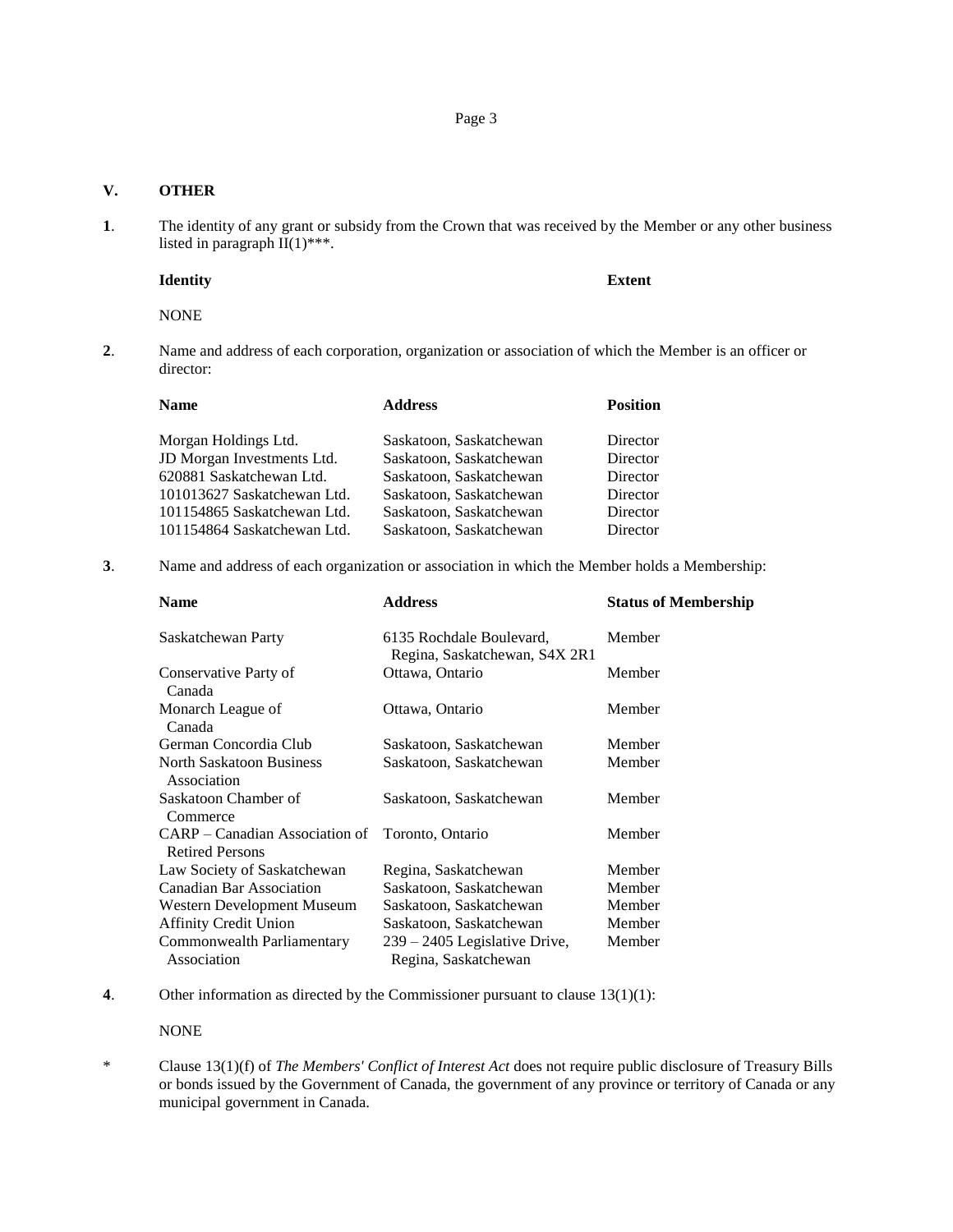# Page 4

- \*\* Clause 13(1)(g) of *The Members' Conflict of Interest Act* does not require public disclosure of registered retirement savings plans (rrsps), other than self-directed plans, registered home ownership savings plans (rhosps), registered education savings plans, accounts and term deposits held in banks listed in Schedule I or II to the Bank Act (Canada) or in any other financial institutions in Saskatchewan that are lawfully entitled to accept deposits, pension plans or insurance policies.
- \*\*\* Clause (13)(1)(k) of *The Members' Conflict of Interest Act* does not require public disclosure of a grant or subsidy that is paid pursuant to a government contract or pursuant to an Act or regulation where the authority of the grant or subsidy is not subject to the discretion of any individual and the standard terms and conditions of eligibility are objective in nature and are prescribed in an Act or regulation.

NOTE: Unless disclosure is directed by the Commissioner pursuant to subsection 13(3), the value or amounts of any items required to be in this disclosure statement will not be disclosed in this public disclosure statement.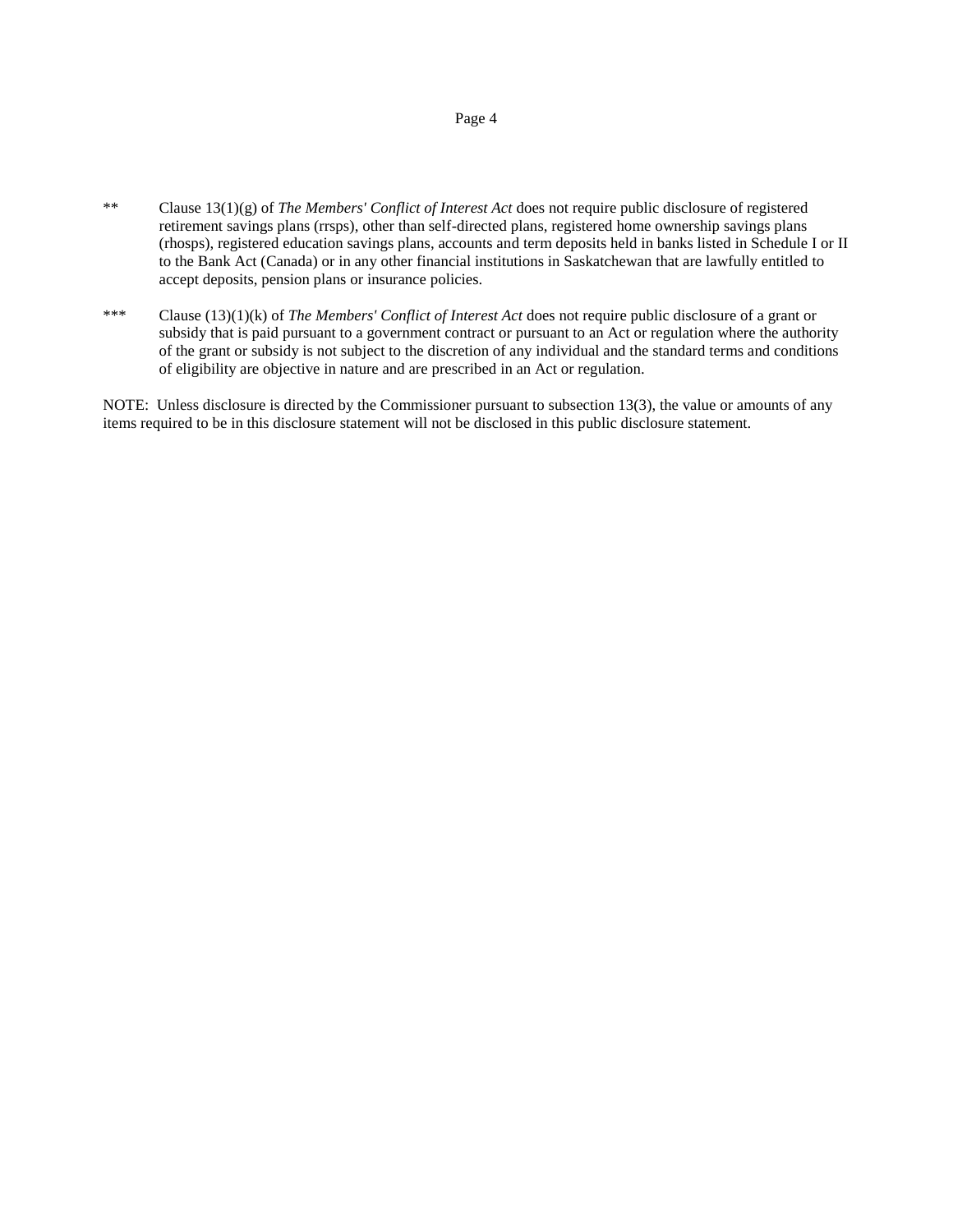# FORM 2 - SCHEDULE A Prepared by Conflict of Interest Commissioner, Saskatchewan

DATE: March 19, 2018

## **MEMBER'S PUBLIC DISCLOSURE STATEMENT**

# **MEMBER'S SPOUSE**

# **NAME OF MEMBER**: **DON MORGAN NAME OF SPOUSE**: **SANDY MORGAN**

#### **I. INCOME**:

Name and address of each business from which the Member's spouse receives remuneration for services as an employee, officer, director, trustee, partner or owner (see clause 13(1)(b)):

| <b>Name</b>                                | <b>Address</b>                               | <b>Position Held</b>     |
|--------------------------------------------|----------------------------------------------|--------------------------|
| Robertson Strom berg LLP<br>Farm operation | Saskatoon, Saskatchewan<br>NE 19-31-16 W 3rd | Legal Assistant<br>Owner |
| 101154865 Saskatchewan Ltd.                | Saskatoon, Saskatchewan                      | Shareholder              |

# **II. ASSETS**:

**1**. Name and address of the registered office of each corporation in which the Member's spouse holds any shares, share warrants or share purchase options:

| <b>Name</b>                                                                            | <b>Address</b>          | <b>Nature of Interest</b> |
|----------------------------------------------------------------------------------------|-------------------------|---------------------------|
| 101154864 Saskatchewan Ltd.                                                            | Saskatoon, Saskatchewan | <b>Shareholder</b>        |
| assets:101154865 Sask. Ltd (rental properties), 620881 Sask. Ltd., (rental properties) |                         |                           |

**2**. Name and address of all sole proprietorships or partnerships in which the Member's spouse has an interest:

|    | <b>Name</b>                                                                 | <b>Address</b> | <b>Nature of Interest</b> |
|----|-----------------------------------------------------------------------------|----------------|---------------------------|
|    | <b>NONE</b>                                                                 |                |                           |
| 3. | Identity of bonds and debentures with a value of greater than \$2,000.00: * |                |                           |
|    | <b>Bonds and Debentures</b>                                                 |                |                           |
|    | NONE                                                                        |                |                           |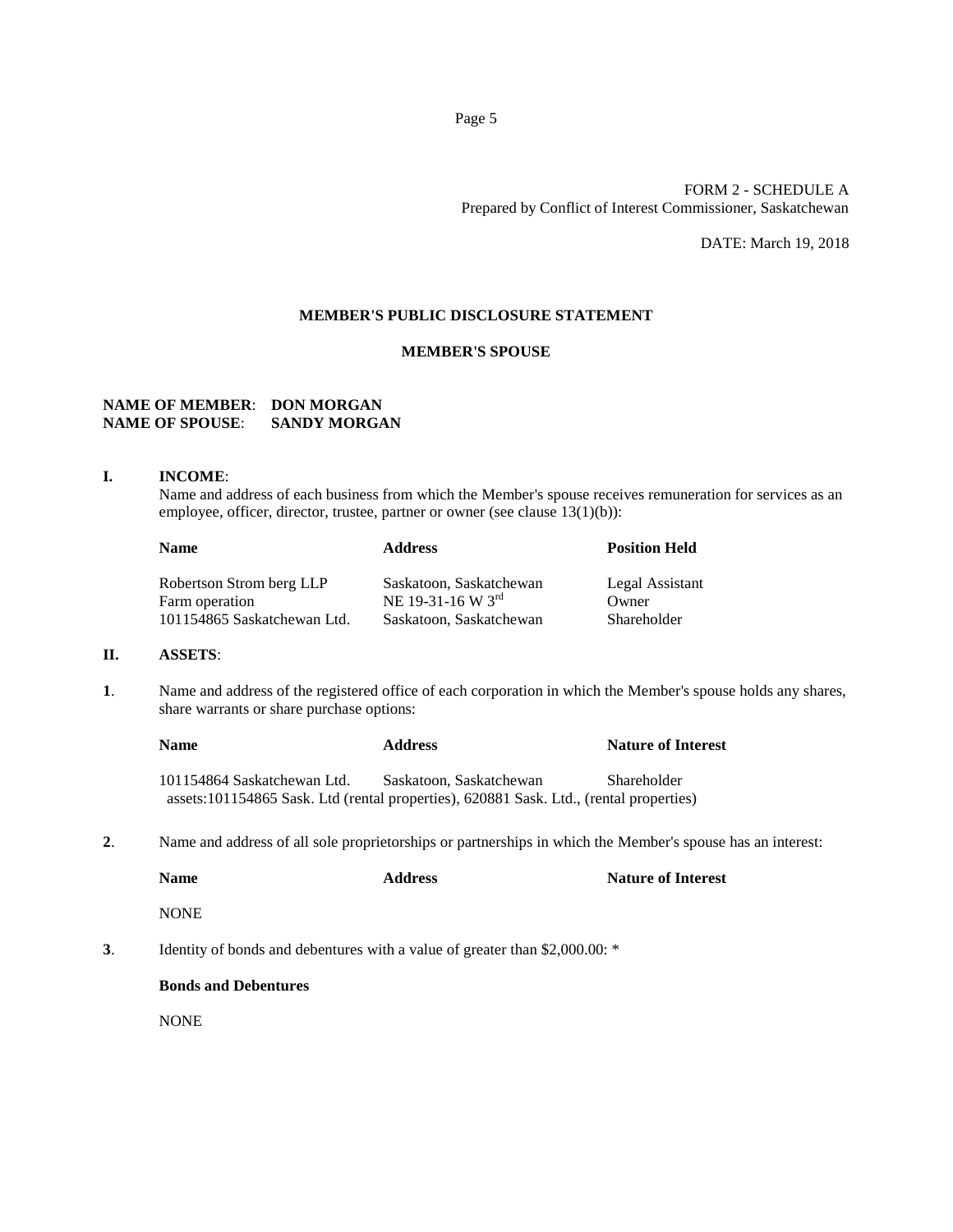**4**. Identity of investment funds, mutual funds, investment trusts or similar securities:\*\*

#### **Investment**

Canadian Western Trust Canadian Tire Bank GIC Equitable Bank GIC Peoples Trust GIC Royal Trust Company GIC Toronto Dominion Bank Invesco Canadian Balanced Fund RBC Canadian Dividend Fund TriMark Income Growth Fund TriMark Global Balanced Fund Harbour Fund Ivy Canadian Fund RBC PP Cdn Life Insrnc Grwth RBC PPN Cdn Banks Plus RBC Investment Savings

**5**. Municipal address or legal description of any real property, inside or outside Saskatchewan, that the Member's spouse has any interest in or title or right to:

### **Address or Legal Description Nature of Interest**

Personal Residence Joint Owner Personal Residence Joint Owner  $NE$  19-31-16 W 3<sup>rd</sup> Owner

#### **III. GOVERNMENT CONTRACTS**:

Identity and extent of the Member's spouse's participation in any Government contract as defined in Section 15 of *The Members' Conflict of Interest Act*:

#### **Description of Contract Nature of Interest**

NONE

# **IV. GIFTS AND BENEFITS**:

Identity and the extent of any gift or personal benefit received by the Member's spouse and mentioned in a disclosure statement filed pursuant to subsection 7(3) of *The Members' Conflict of Interest Act*:

**Identity Extent**

NONE

# **V. OTHER**:

**1**. The identity of any grant or subsidy from the Crown that was received by the Member's spouse.\*\*\*

**Identity Extent**

NONE